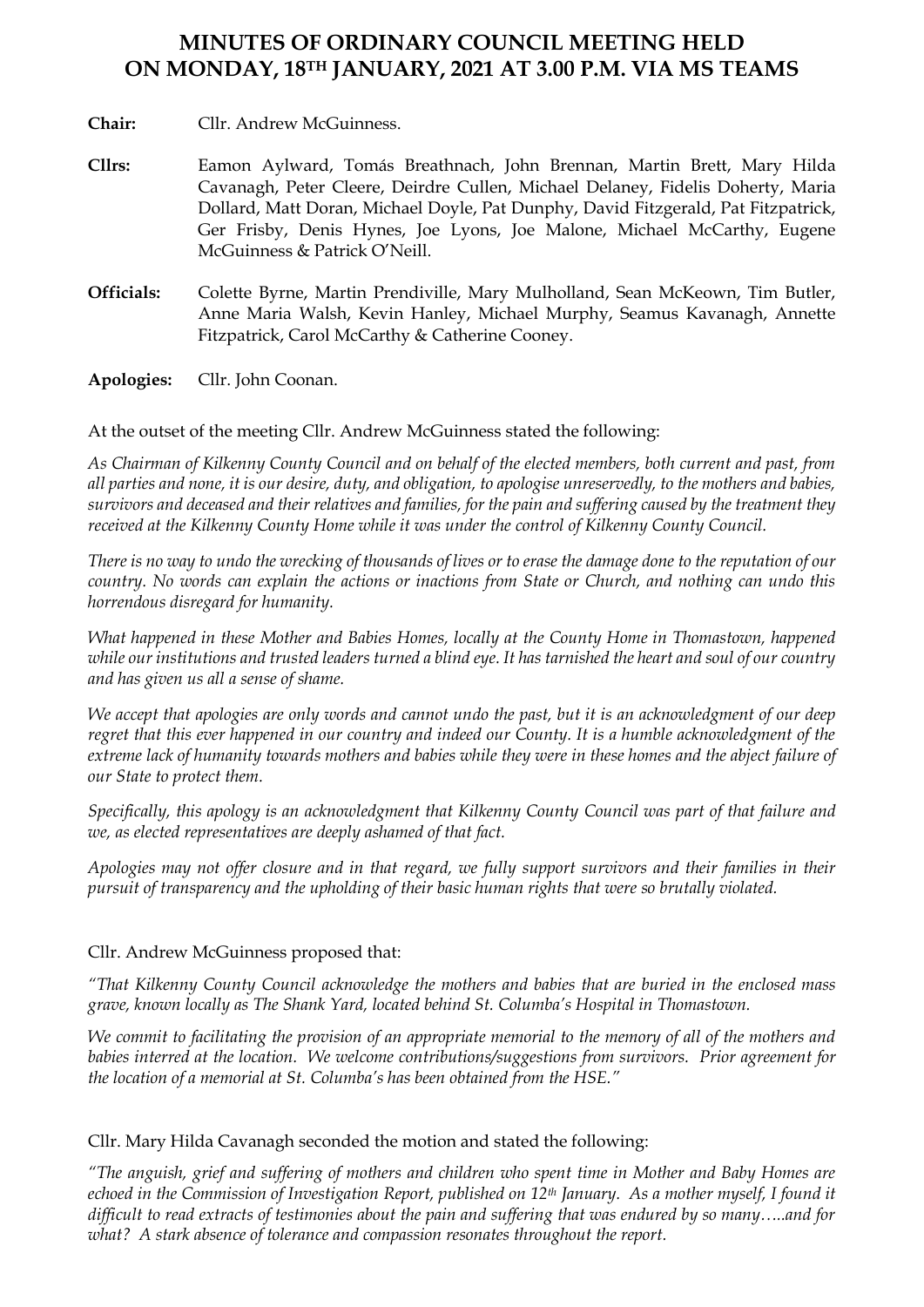*The so-called culture of respectability that was drummed into many generations, including my own, often had very cruel consequences, as had been laid bare in recent days. It is harrowing to think that women and children endured such suffering within our own county and throughout the country and further afield.*

*It is right that a State apology was made without delay and it is right that we would do the same today. But it is not enough to apologise.* 

*For all of us working in public service, we need to reflect on our own approach and meaningfully ensure that compassion and empathy for the people we serve are at the heart of our decision making. And I believe the same reflection should take place at national level.*

*The Commission's report tells us a lot about the past, but the past tells us a lot about the present and the situation of women in Ireland, particularly vulnerable women. We need to think about what that means for us as a Council and as a country. We must ensure that our policies do right by women today.*

*As I said already, it is right that we begin with a sincere apology from the Taoiseach and with today's apology on behalf of this Council."*

## Cllr. Maria Dollard stated the following:

*Last Tuesday, when the Report of the Commission into Mother and Baby Homes was published, it contained a Chapter on the County Home in Thomastown. The first fact noted were that while conditions in Mother and baby homes were appalling and degrading, County Homes were found to be considerably worse.*

*The second fact that shocked me was the fact that Kilkenny County Council, was responsible for running the County Home. Elected Members and Local Authority Officials should have done more to protect the people in the County Home.*

*The third fact that was the failure of the Commission to capture a single voice of a woman or the voice of any child who was a survivor of the County Home. Between 1920 and 1972, 1,045 pregnant women and 1,241 children were admitted to Thomastown. Where are their voices?*

*We welcome the Cathaoirleach's apology on behalf of Kilkenny County Council. We welcome the proposal to appropriately mark the burial ground beside the County Home. We must do nothing until we have consulted with survivors first, to seek their opinion as to what they would like to see happen with respect to the Burial Ground. A phrase made famous by disability activism is 'nothing about us without us' and this principal applies here.*

*This report was based on documentary records so the second action that can be taken is the progressing of a County Archive. Documents are scattered at various locations in the County and are deteriorating as we speak. Some records used in this report were in such a poor state as to be of little value in piecing together the story of the Kilkenny County Home. This current state of affairs further hurts the survivors and hides part of the story of 60,000 people who passed through the doors of that institution during the period it operated as a County Home. I proposed this in September and we would like to see this happen as soon as possible."*

## 1. **Confirmation of Minutes**

## (a) **Minutes of Plenary Meeting of Kilkenny County Council held on Monday, 21st December, 2020**

Proposed by Cllr. David Fitzgerald, seconded by Cllr. Fidelis Doherty and agreed.

*"That the Minutes of Plenary Meeting of Kilkenny County Council held on Monday, 21st December, 2020 as circulated with the Agenda be and are hereby approved".*

Cathaoirleach Cllr. Andrew McGuinness extended votes of sympathy to:

- Michael Wemyss on the death of his brother Anthony, Glenmore.
- Ann Phelan on the death of her mother Bridget Whelan, Graiguenamanagh.
- Catherine Connerry *[former Councillor]* on the death of her brother Eamon Ryan.
- Family of the late Mick Goggin, Tullogher.
- Family of the late Bridget Shalloe, Slieverue.
- Family of the late Christopher Doyle, Glenmore.
- Family of the late Michael O'Sullivan, Tullogher.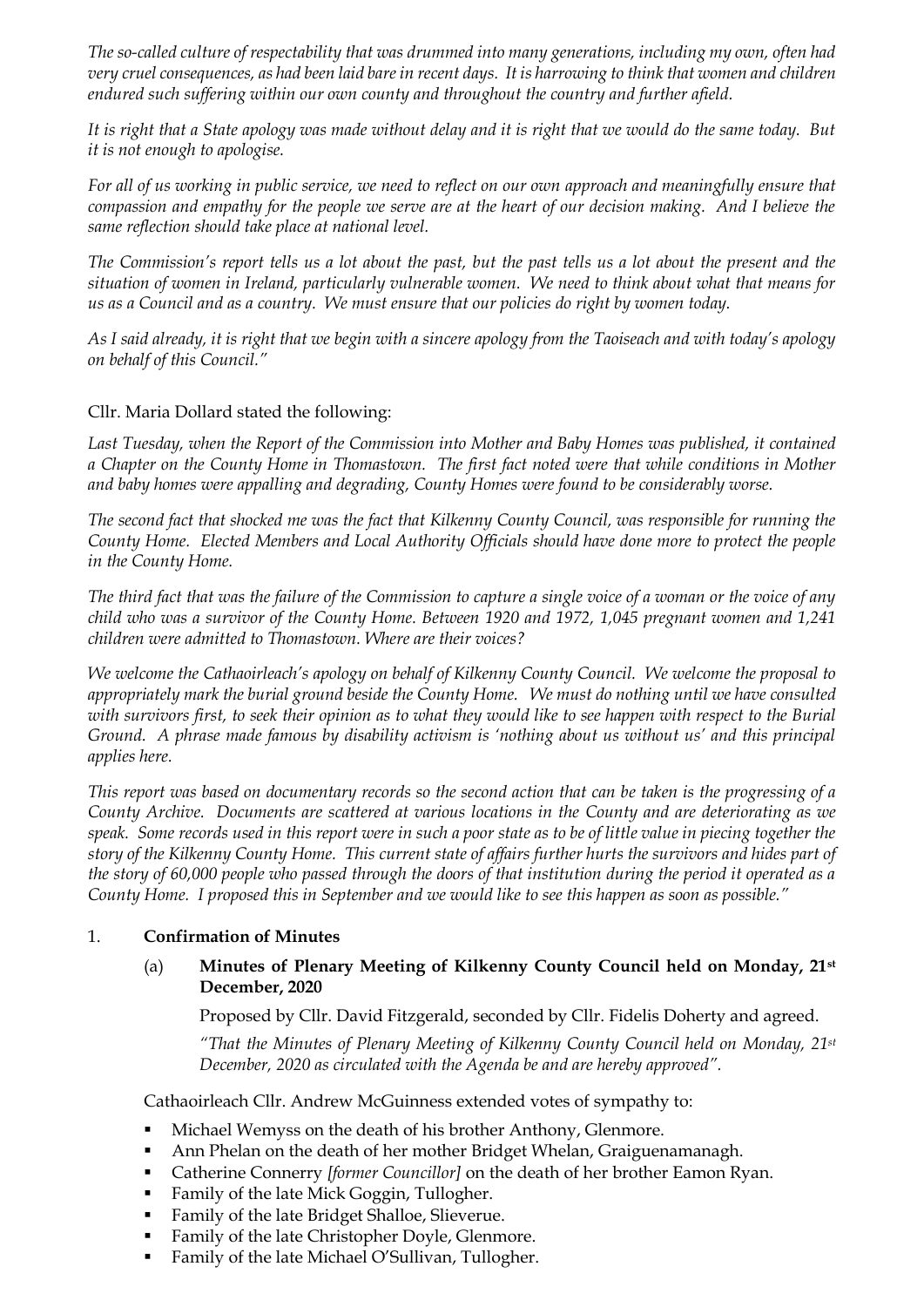## 2. (a) *Bóithre**-* **Roads**

## (i) **Hedge Cutting Policy**

Mr. Tim Butler advised that a Hedge Cutting Policy document has been prepared in line with National Guidelines received from the Roads Management Office. SPC2 has reviewed the document and recommends its adoption. The Policy incorporates a procedure for ensuring proper maintenance by landowners. Hedge Cutting is not the responsibility of the Local Authority. However, the local authority has powers under the Roads legislation to issue notices or take immediate action if deemed necessary. Each Area Office will follow the same procedure once the Policy is adopted.

It was proposed by Cllr. Fidelis Doherty seconded by Cllr. Matt Doran and agreed:

*"We the Members of Kilkenny County Council approves the adoption of the Hedge Cutting Policy document, as circulated."*

## (ii) **Update on Roads Capital Projects**

Mr. Seamus Kavanagh, Senior Engineer gave a PowerPoint presentation to the Members on the Roads Capital Projects for 2021 and future years.

In his presentation he gave an overview on the following projects outlining the current status either at design, planning etc.

- *N24 Waterford to Cahir*......................Initial Study Area
- *N25 Glenmore to Waterford ...............* Selecting preferred route
- *N24 Tower Road Scheme ...................*.Construction to commence to 2021.
- *N24 Carrick Road, Mooncoin* .............Planning Stage
- *N77 Ballynaslee Scheme*......................Planning Stage
- *URDF*..................................................Clover Meadows to Abbeyland Preparing Planning Documents
- *N29 Port Road* ....................................Traffic Management Pre-Planning
- *Castlecomer Pedestrian Bridge*............Construction to commence in 2021.
- *Kilkenny Ring Road Extension*...........Preliminary Application with Department of Transport.
- *Western Environs LIHAF Project ......* Construction underway
- Kilmanagh Road to Tullaroan Road.... Consultants to be appointed.

Cllr Andrew McGuinness thanked Mr. Kavanagh for the detailed presentation.

Contributions were received from Cllrs. Andrew McGuinness, Pat Dunphy, David Fitzgerald, Pat Fitzpatrick, Martin Brett, Mary Hilda Cavanagh, John Brennan, Maria Dollard, Joe Lyons, Tomás Breathnach, Fidelis Doherty and Deirdre Cullen.

Queries were raised on the following:

- Timeframe for Ring Road extension, funding to be identified and approved.
- N24 Carrick Road and overbridge start date.
- N24 Waterford to Cahir timeframe
- N77 Henbebery's Cross to Ballyragget any plans to upgrade.
- R723 Provision of funds loop to Greenway i.e. "Greyway".
- Northern Ring Road Priority for the County, slow progress, what is current status, clarify the outcome of the European challenge.
- Kilkenny to Freshford to Urlingford need to upgrade as it is direct link to M9 motorway.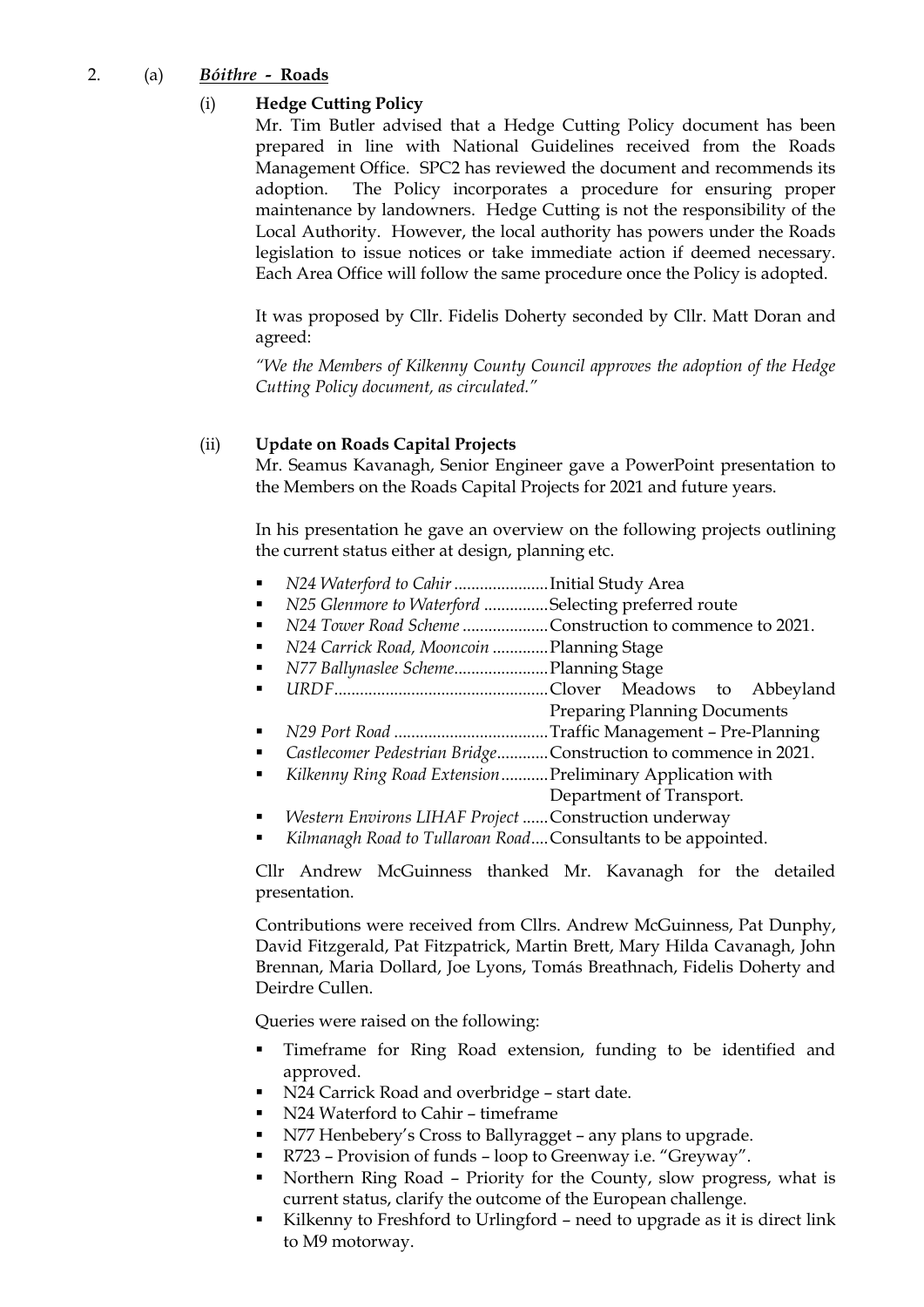- Pedestrian Bridge Castlecomer welcome addition, need for Traffic Management Plan in Castlecomer.
- **Entrance to Industrial Area at Ballycomey, Castlecomer, needs to be** improved.
- Kilkenny City Kennyswell Road, Roundabout at Glanbia Loughboy, overpass at Dublin/Carlow Road Roundabout – current plans.
- Safety on existing roads, speeding on roads, timeframe for review of speed limits.
- Regular TII meetings, request to have two Members from each Municipal District at these meetings. Request TII to attend a Council Meeting.

Mr. Tim Butler and Mr. Seamus Kavanagh responded to all the queries raised by the Members. Mr. Butler advised that he will bring the request to increase the number of Members attending the TII meetings to the CPG.

In relation to the proposed Northern Ring Road, the Council would not be in a financial position to fund this project without grant aid from the Government. Mr. Butler outlined that there was an appeal to the European Courts in relation to the environmental impacts that the proposed bridge would have. The Council issued a Press Release at the time the decision was made.

## (b) (i) **Proposed Part 8: Improvements/Extension to Road Network Freshford Road to Dunningtown Road**

Mr. Michael Murphy, Senior Engineer gave a PowerPoint presentation on the proposed Part 8 Planning for the Loughmacask Link Road Phase 1. In his presentation he gave an overview on the following:

- Project Description details of the proposed works on the Freshford Road, construction of a new section of road, widening/upgrading existing access road to Talbot's Gate.
- Closure of Dunningstown Road new junction to access the new link road, provision of pedestrian and cycle access to link Dunningstown Road to the City.
- Project location map and plan layout demonstrated the various plans and works to be undertaken to facilitate access to new school.
- Proposed to commence Part 8 in February 2021 to coincide with submission of planning application for the new school.
- Public Consultation to be undertaken in some format to adhere to Covid restrictions.
- Part 8 Report to come before Council in May/June 2021.

Contributions were received from Cllrs. Martin Brett, David Fitzgerald, Maria Dollard, Michael Delaney and Joe Malone. Members welcomed the development of the new school, however concerns were raised in relation to the closure of the road from Dunningstown Road into the City. Members requested that a roundabout, underpass/overpass be costed before any decision is made on road closure and improvements to road through Talbots Gate to Freshford Road.

It was recommended that public consultation commence immediately with affected residents on the Dunningstown Road.

Mr. Tim Butler and Mr. Michael Murphy responded to the concerns/issues of the Members and advised that's the Senior Engineer is available to discuss the project with any concerned residents.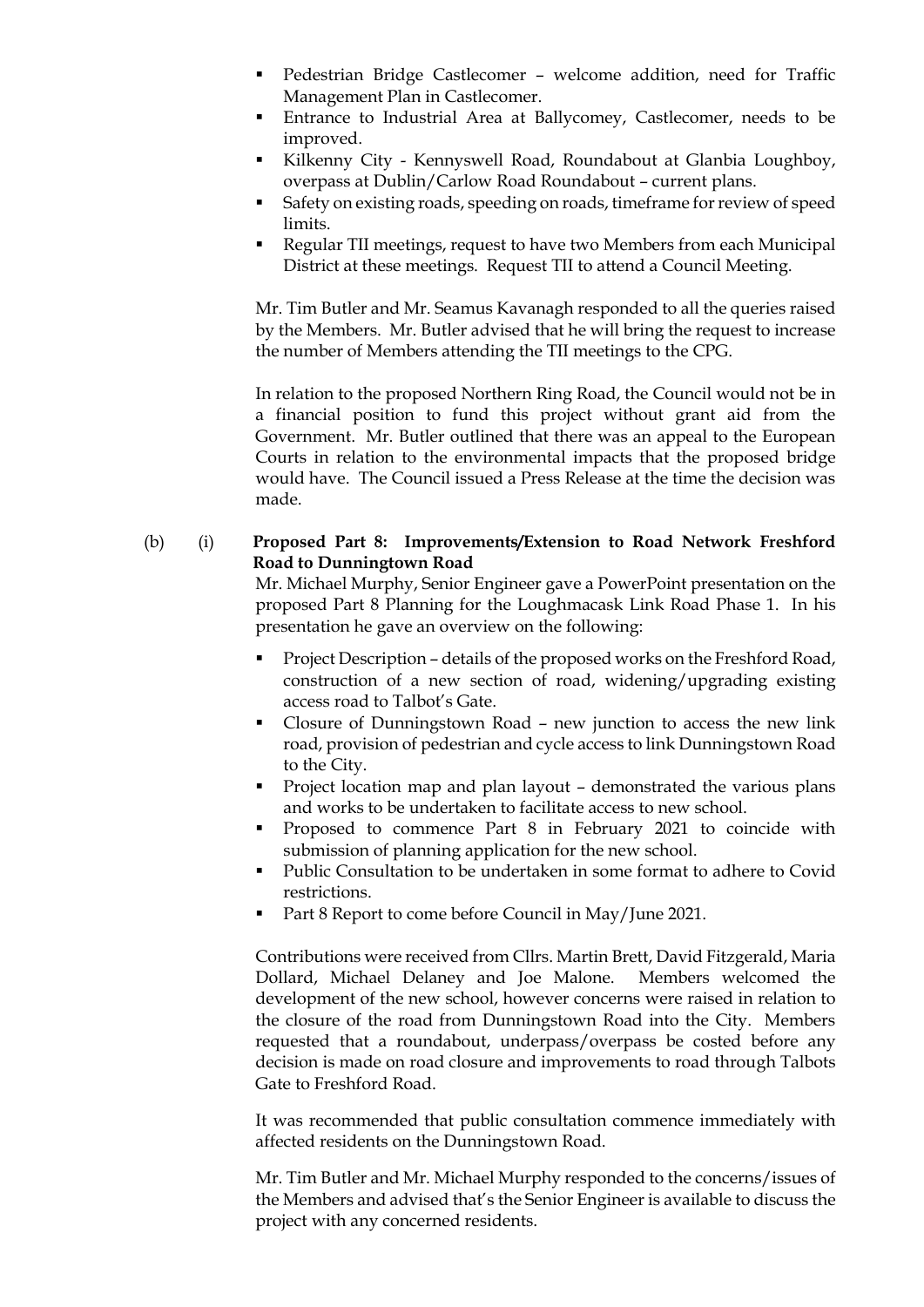#### (c) (i) **Business Continuity Plan – COVID Update**

Mr. Tim Butler advised that the Council is operating most of the services subject to Level 5 restrictions. Details have been issued on all our social media platforms. The Community Call Helpline is also in operation.

Cllr. Andrew McGuinness commended the Council staff on the delivery of all the services and acknowledged the work of all frontline workers. He asked the media to get the message out to the public on staying safe and adhering to Level 5 Restrictions.

#### (ii) **Performance Indicators 2019**

Mr. Tim Butler presented his report circulated with the Agenda. He advised that every local authority reported on 39 indicators and NOAC has published the full report on all local authorities for the year 2019.

He referred to specific indicators where Kilkenny County Council needs to make further improvements in 2020/2021, such as 3-bin services.

New indicator was also introduced in 2019 on Energy Savings. Kilkenny County Council made a saving of 34% on energy savings which is higher than the national average of 27.81%.

Mr. Butler advised that the report on the indicators is for the information of the Members.

#### (iii) **Monuments & Memorials**

Mr. Tim Butler presented his report on Monuments and Memorials. He advised that a request had been received at the Piltown Municipal District to take in charge monument at Sinnott's Cross. As agreed the issue of taking in charge of monuments/memorials was discussed by all Municipal District Members. It is recommended that the criteria for Amenity Grants be amended to allow for insurance costs to be included in the grant. It is not recommended that Kilkenny County Council take on responsibility for these monuments from an insurance point of view or ongoing maintenance. Our insurers IPB has confirmed that they cannot include monuments not provided by the Council in our Public Liability insurance.

Cllrs. Pat Dunphy, Fidelis Doherty, Eamon Aylward, Ger Frisby, Maria Dollard, Tomás Breathnach, Mary Hilda Cavanagh, Joe Malone, David Fitzgerald, John Brennan, Eugene McGuinness and Andrew McGuinness contributed to the discussions.

Members of the Piltown Municipal District expressed their disappointment that the monument cannot be considered for taking in charge. Cllr. Pat Dunphy proposed that a mechanism be explored to deal with Sinnott's Cross Monument. This was seconded by Cllr. Fidelis Doherty.

Cllr. Tomás Breathnach proposed that the criteria be amended for the Amenity Grants to allow insurance costs as an eligible expenditure. This was seconded by Cllr. Fidelis Doherty.

Members were in agreement with this proposal to amend criteria for Amenity Grants.

Further discussion ensued in relation to finding an alternative solution for Sinnott's Cross. Members spoke on the implications of taking monuments and memorials in charge, financial implications, responsibility for ongoing maintenance, insurance implications.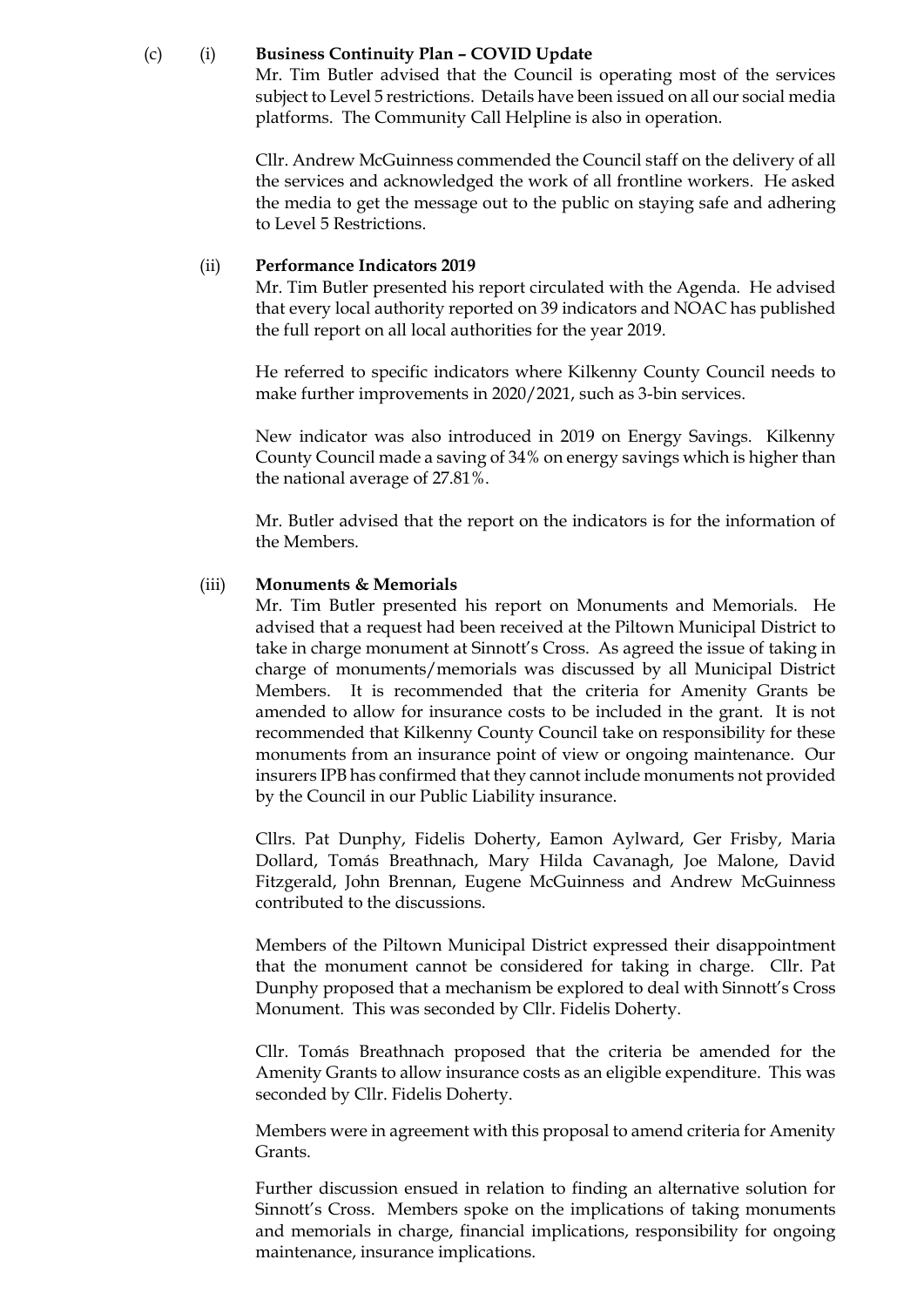Ms. Colette Byrne and Mr. Tim Butler responded to queries raised by the Members following the discussions. They advised Members to proceed with caution, there is no mechanism for taking in charge monuments and memorials and all monuments would have to be structurally assessed by the Council if insurance liability was to fall on the Council. Budget would have to be provided for ongoing maintenance, improvements and insurance on an annual basis.

Cllr. John Brennan proposed to defer decision on seeking an alternative solution for Sinnott's Cross until clarification is sought from the Department and other local authorities in relation to monuments not in the ownership of the Council. Cllr. Mary Hilda Cavanagh seconded the proposal to defer any further decision.

Cathaoirleach sought agreement of the Members on the deferral of this item for two months until further information is available.

This was agreed by all Members.

#### (iv) **Chief Executive's Quarterly Report**

Ms. Colette Byrne, Chief Executive presented her monthly report which was circulated with the Agenda. She referred to funding approval received for the Urlingford Fire Station and Kilkenny City Fire Station. She advised that a revised Part 8 is required for Urlingford Fire Station.

Mr. Martin Prendiville advised that an application has been made to the Department for compensation for loss of income and additional costs incurred in 2020 due to Covid. He further advised that Government had announced a commercial rates waiver for the first 3 months of 2021. Further details on this scheme are awaited.

Query was raised by Cllr. Maria Dollard in relation to reporting on our website more information on our Water Bodies and other details included in the RCME Programme.

Cllr. Pat Fitzpatrick requested that Minutes of the CPG be circulated to all Members.

Cllr. Peter Cleere complemented all the Road staff on completing all projects in 2020 despite Covid Restrictions.

Mr Sean McKeown advised that Environment give a summary of their work included under RMCE Programme in each Chief Executive Report. Environment Section have a close working relationship with LAWPRO on Water Quality.

#### (d) (i) **Department Funding for Capital Projects**

Ms. Annette Fitzpatrick, Acting Senior Executive Officer, Community gave a PowerPoint presentation on Rural Funding opportunities for projects. In her presentation she gave an overview of the following schemes:

- **RRDF:** Rural Regeneration & Development Fund.
- *Town & Village Renewal.*
- *CLÁR.*
- *CCFCS: Community & Cultural Facilities Grant Scheme*

Details on applicable works, funding available were provided for each scheme. In the presentation an overview was given on projects approved and photos of works undertaken in the various towns and villages. A copy of the presentation was circulated to each Member.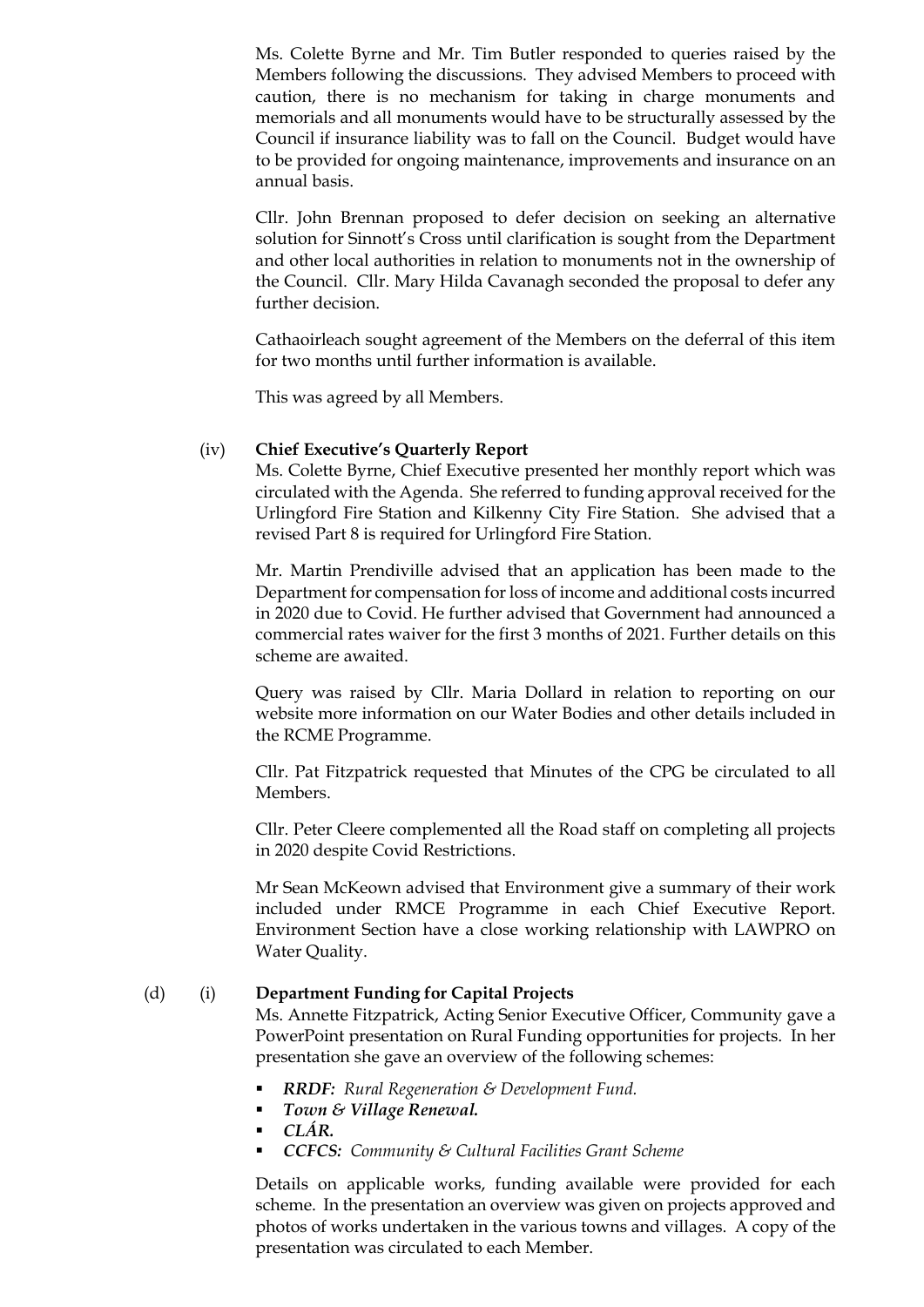Contributions were received from Cllrs. Mary Hilda Cavanagh and Pat Fitzpatrick in relation to the Community, Cultural Facilities Grant Scheme for 2021. Ms. Mulholland advised that the Scheme will open for applications shortly. Interested communities should make contact with the Community Department.

Cllrs. Andrew McGuinness thanked Ms. Fitzpatrick for the presentation and welcomed the funding for community projects especially outdoor facilities.

## (e) (i) **EPA Water Quality Report & update on LAWPRO**

Ms. Carol McCarthy, Senior Engineer gave a presentation on progress being made by LAWPRO – Local Authority Water Programme. Copy of presentation had been circulated in advance.

In her presentation she gave an overview on the following:

- National Progress to-date.
- Progress in County Kilkenny.
- Summary of projects on Kilkenny's Rivers.
- Detail overview on assessments, water quality, engagements with community's/farmers in the catchment areas of the Dinan, Nuenna, Duiske & Powerstown, Erkina rivers and streams.
- Community Actions and Initiatives.
- Overview on the EPA Water Quality Report 2019, biological quality and nutrient concentrations in all water categories.
- Outlined the main findings in the report.
- Commencement of Draft Plan for third cycle 2022-2027.

Ms. McCarthy advised Members that she is available for further clarification if Members wish to contact her. Cllr. Andrew McGuinness thanked Ms. McCarthy for the detailed presentation.

## 3. **Correspondence**

(i) **Correspondence from Minister Darragh O Brien's office in connection with changing the official name from "Kilkenny County Council" to "Kilkenny City and County Council"** *[Notice of Motion 01-2020]*

Correspondence was noted by the Members. Cllr. David Fitzgerald asked that document be prepared on changing the official name from Kilkenny County Council to Kilkenny City & County Council for submission to the Department.

(ii) **Correspondence from Minister Darragh O Brien's office in connection with income thresholds for housing supports** *[Notice of Motion 06-2020]* Correspondence was noted by the Members.

## 4. **Business Adjourned from a Previous Meeting** None.

# 5. **Schedule of Meetings**

It was proposed by Cllr. Pat Dunphy seconded by Cllr. Martin Brett and agreed.

## 6. **Consideration of Reports and Recommendations of Committees of the Council** None.